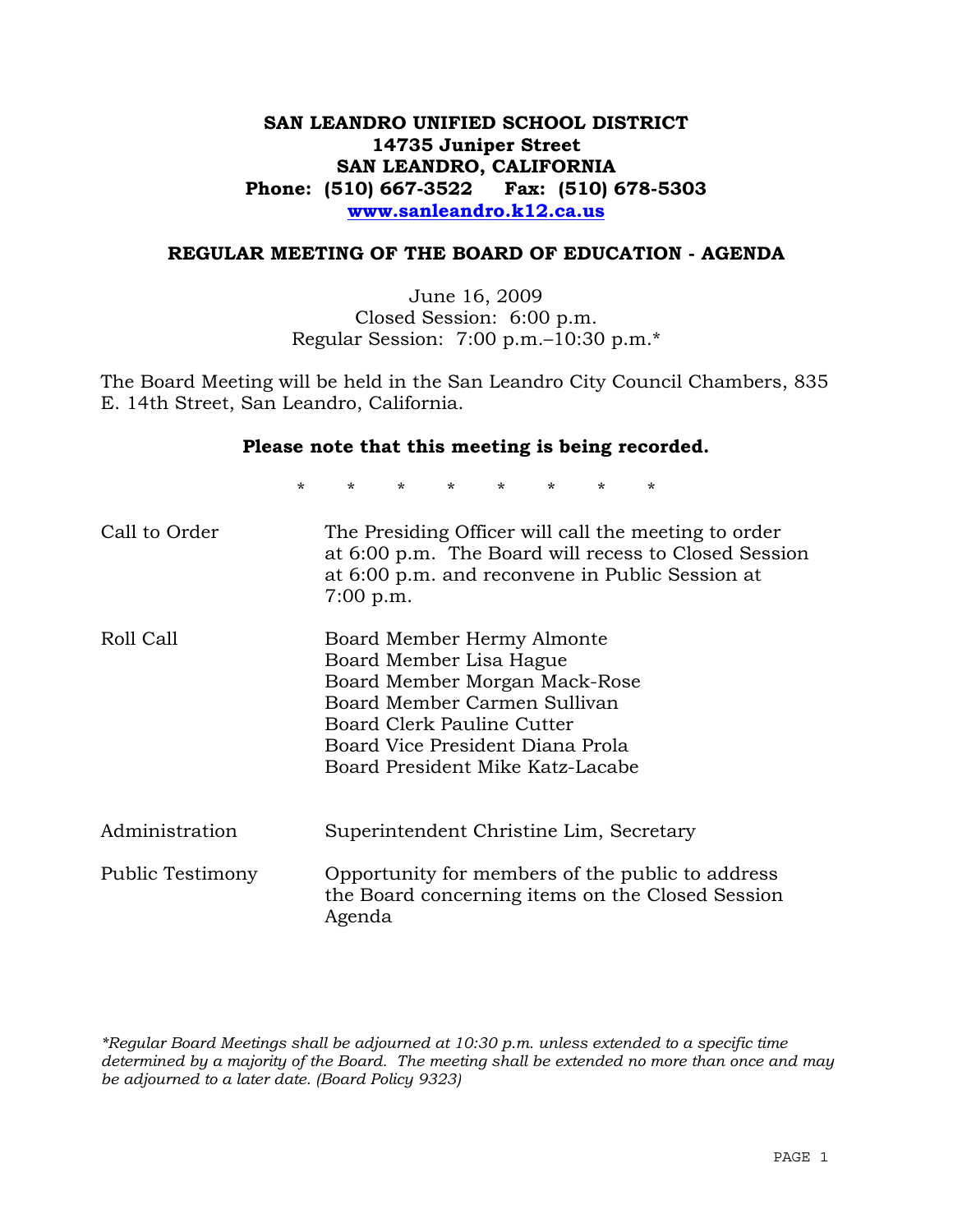Prior to the Public Session, the Board will meet in Closed Session pursuant to Government Code Sections 54957, 54957.6, 54956.9(b), 54956.8, 54956.9, and 54956.

- a) Public Employee Performance Evaluation, Title: Superintendent/Board Evaluation
- b) Public Employee Discipline/Dismissal/Release/Hiring
- c) Conference with Labor Negotiator
- d) Conference with Legal Counsel Anticipated Litigation Significant exposure to litigation
- e) Public Employee Appointment Title: Executive Manager, Food and Nutrition Services and Adult School Principal
- f) Conference with Real Property Negotiator Property(ies)
- g) Conference with Legal Counsel Existing Litigation

| Report Closed<br>Session Action | Motion ___________ Second _____________ Vote _________ |                                                                                                                                                                                                                                                                                                                                                                                                                                                                                                                                                                                                                                                                                                                                                                                                                                                                                                                                                                                                                        |
|---------------------------------|--------------------------------------------------------|------------------------------------------------------------------------------------------------------------------------------------------------------------------------------------------------------------------------------------------------------------------------------------------------------------------------------------------------------------------------------------------------------------------------------------------------------------------------------------------------------------------------------------------------------------------------------------------------------------------------------------------------------------------------------------------------------------------------------------------------------------------------------------------------------------------------------------------------------------------------------------------------------------------------------------------------------------------------------------------------------------------------|
| Pledge of Allegiance            |                                                        |                                                                                                                                                                                                                                                                                                                                                                                                                                                                                                                                                                                                                                                                                                                                                                                                                                                                                                                                                                                                                        |
| Approve Agenda                  |                                                        | Approve the Regular Meeting Agenda of June 16, 2009                                                                                                                                                                                                                                                                                                                                                                                                                                                                                                                                                                                                                                                                                                                                                                                                                                                                                                                                                                    |
|                                 | Motion __________ Second __________ Vote ________      |                                                                                                                                                                                                                                                                                                                                                                                                                                                                                                                                                                                                                                                                                                                                                                                                                                                                                                                                                                                                                        |
| Legal Statement                 | 54954.2(a)                                             | Members of the audience who wish to address the<br>Board are asked to complete the yellow card available at<br>the entrance and submit it to the Board's Administrative<br>Assistant. Speakers who have completed the card will be<br>called when the item is reached on the agenda or, for<br>non-agenda items, during the Public Testimony. Cards<br>are to be turned in before the item is reached on the<br>agenda. Please note that this meeting is being recorded.<br>State law prohibits the Board of Education from taking<br>any action on or discussing items that are not on the<br>posted agenda except to A) briefly respond to statements<br>made or questions posed by the public in attendance; B)<br>ask questions for clarification; C) provide a reference to a<br>staff member or other resource for factual information in<br>response to the inquiry; or D) ask a staff member to<br>report back on the matter at the next meeting and/or put<br>it on a future agenda. (Government Code Section |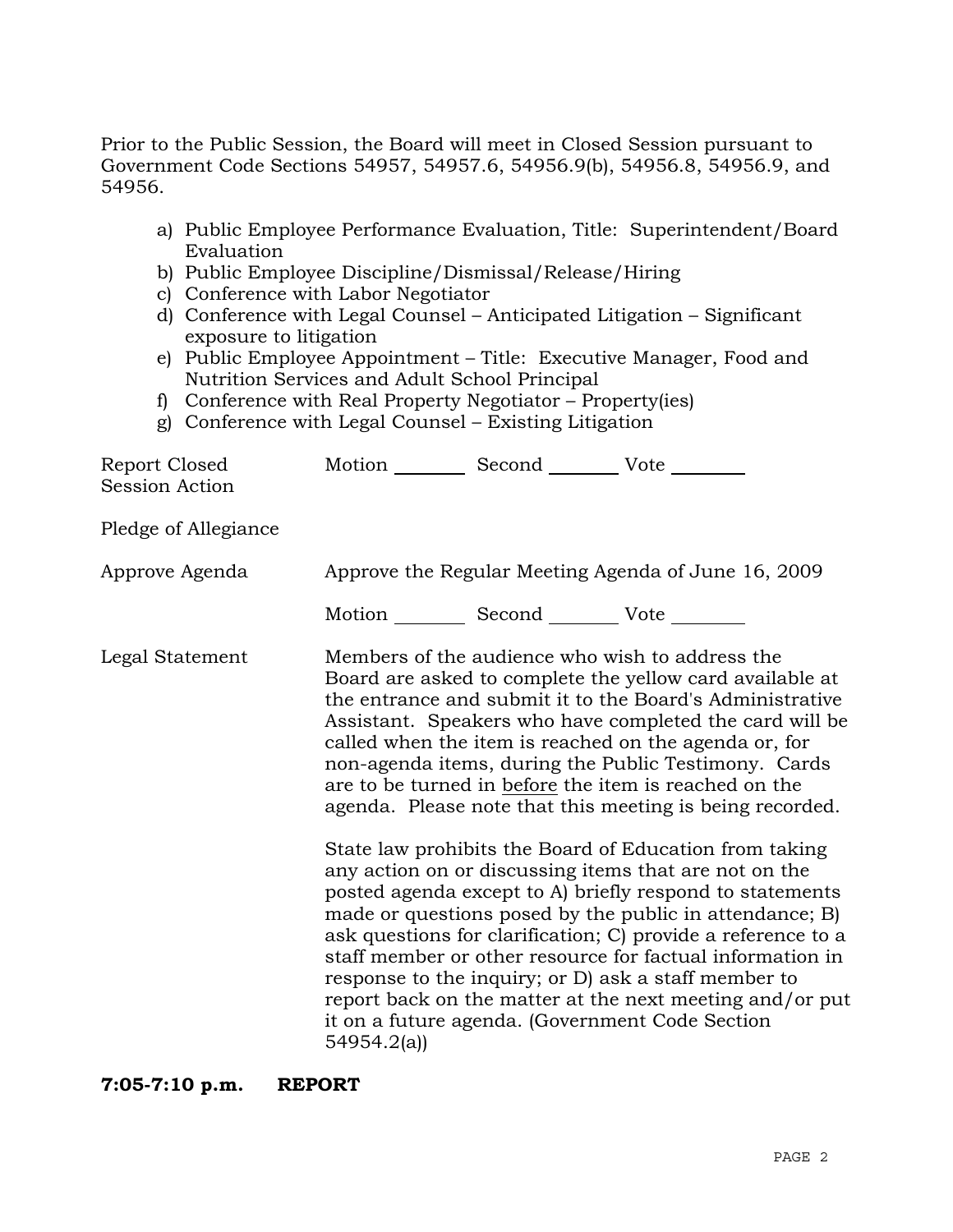Parks & Recreation Commission Report: Juan Manuel Martinez, San Leandro Unified School District Representative

### **PRESENTATIONS**

**7:10-7:30 p.m.** \* The Teacher Action Research Institute-San Leandro Initiative (TARI-SLI) Project has started a district-wide integration of arts in the 4th grade by bringing 4th grade teachers and arts specialists together for professional development and collaboration on lessons that incorporate the arts and language arts. Teachers have begun to assess student work using the Studio Habits of Mind Framework. Teachers are also documenting their inquiries, reflections and photos on the TARI website which has allowed Dr. Hetland to coach from Massachusetts. Next year the project will broaden as 5th grade teachers join 4th grade teachers and art specialists.

> Dr. Hetland will show how TARI teachers are collaborating and using the arts to assure that every child succeeds to their greatest potential, especially black and brown children performing at below basic according to standard measures (focal students).

- **7:30-8:30 p.m.** \* In response to the budget crisis in the state of California, the San Leandro Board of Education was required to make serious budget reductions. Specifically, 8.80 FTE staffing reductions were made to the following District Office departments:
	- 1. Communications
		- Communication Outreach Specialist (1.0 FTE)
	- 2. Human Resources
		- Personnel Secretary I (1.0 FTE)
	- 3. Curriculum and Instruction
		- Curriculum Specialist (1.0 FTE)
		- IMC Clerk (.50 FTE)
	- 4. Student Support Services
		- Grant Coordinator (1.0 FTE)
		- Attendance/Residence Verification Clerk (.50 FTE)
		- Attendance/Residence Verification Clerk (Grant) (.30 FTE)
	- 5. Business Services.
		- Food Service/Child Nutrition Supervisor (1.0 FTE)
		- Accounts Payable Technician I (.50 FTE)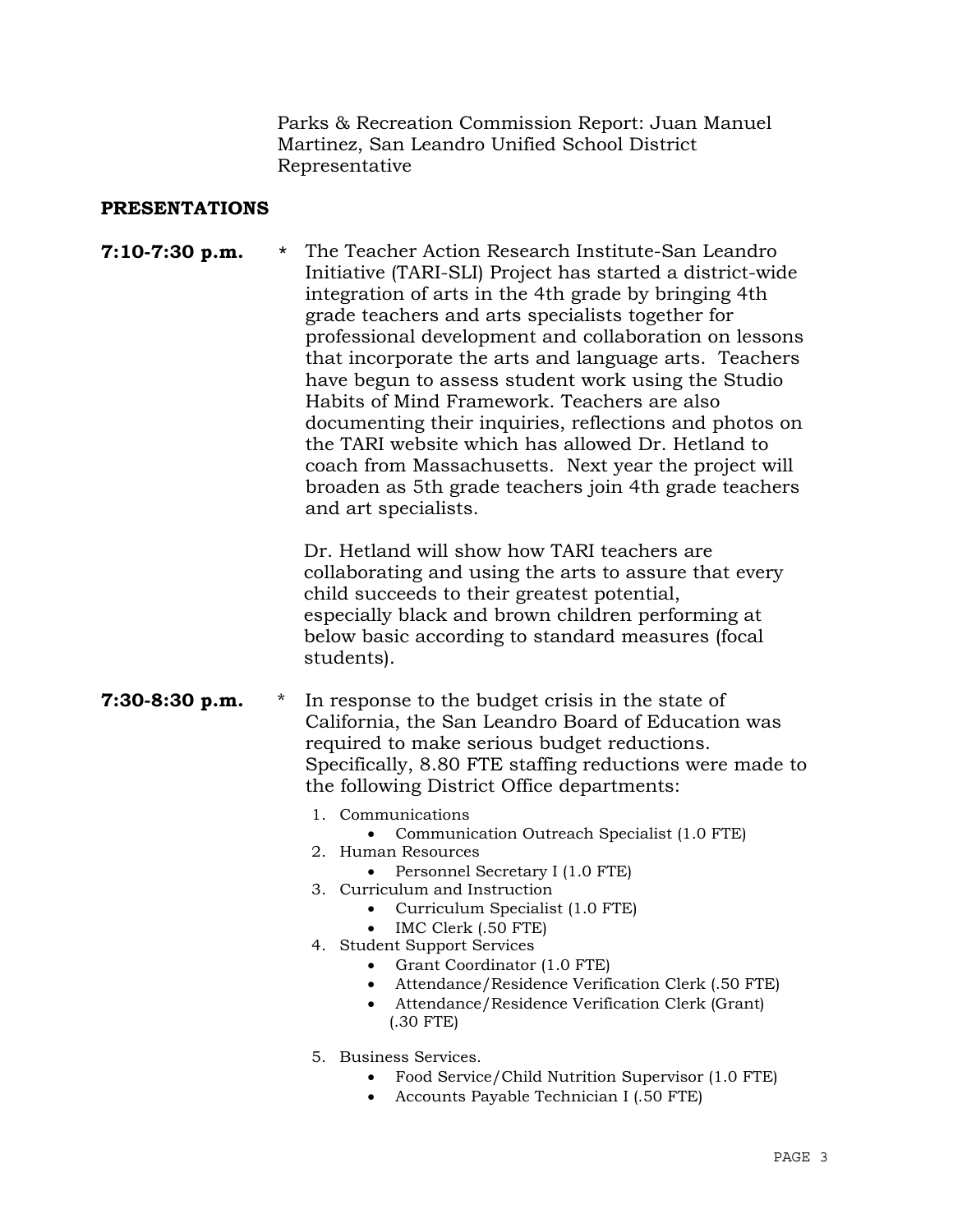- Duplicating Clerk (.50 FTE)
- 6. Maintenance Department
	- Craft Maintenance Helper Lead (.50 FTE)
	- Glazier (1.0 FTE)

 Each department has analyzed the impact of the reductions. This presentation will provide the Board with information regarding how each department will respond to their respective reductions, including: reprioritization of the work to ensure compliance, shifting of responsibilities within the department and to the sites, areas of caution as we move forward with reduced staffing.

### **8:30-8:35 p.m. PUBLIC TESTIMONY ON NON-AGENDA ITEMS**

## **8:35-9:00 p.m. REPORTS**

 Correspondence Union Representatives' Report Superintendent's Report Board Committee Reports • Facilities/Technology

Board Representatives' Reports

• Eden Area Regional Occupational Program

## **9:00-9:05 p.m. CONSENT ITEMS**

These items are considered routine and may be enacted by a single motion. At the request of any member of the Board, any item on the consent agenda shall be removed and given individual consideration for action as a regular agenda item.

### General Services

| $1.1-C$<br>Approval of Board<br>Minutes $-$ May 5, 2009     | <b>Staff Recommendation:</b><br>Approve the minutes of the regular Board meeting<br>held on May 5, 2009. |  |                                                  |
|-------------------------------------------------------------|----------------------------------------------------------------------------------------------------------|--|--------------------------------------------------|
|                                                             | Motion Second Vote                                                                                       |  |                                                  |
| $1.2 - C$<br>Approval of Board<br>Minutes – May 19,<br>2009 | <b>Staff Recommendation:</b><br>held on May 19, 2009.                                                    |  | Approve the minutes of the regular Board meeting |
|                                                             | Motion _________ Second __________ Vote _______                                                          |  |                                                  |
| $1.3-C$<br>Resolution #09-32                                | <b>Staff Recommendation:</b><br>Adopt Resolution #09-32 certifying that Board                            |  |                                                  |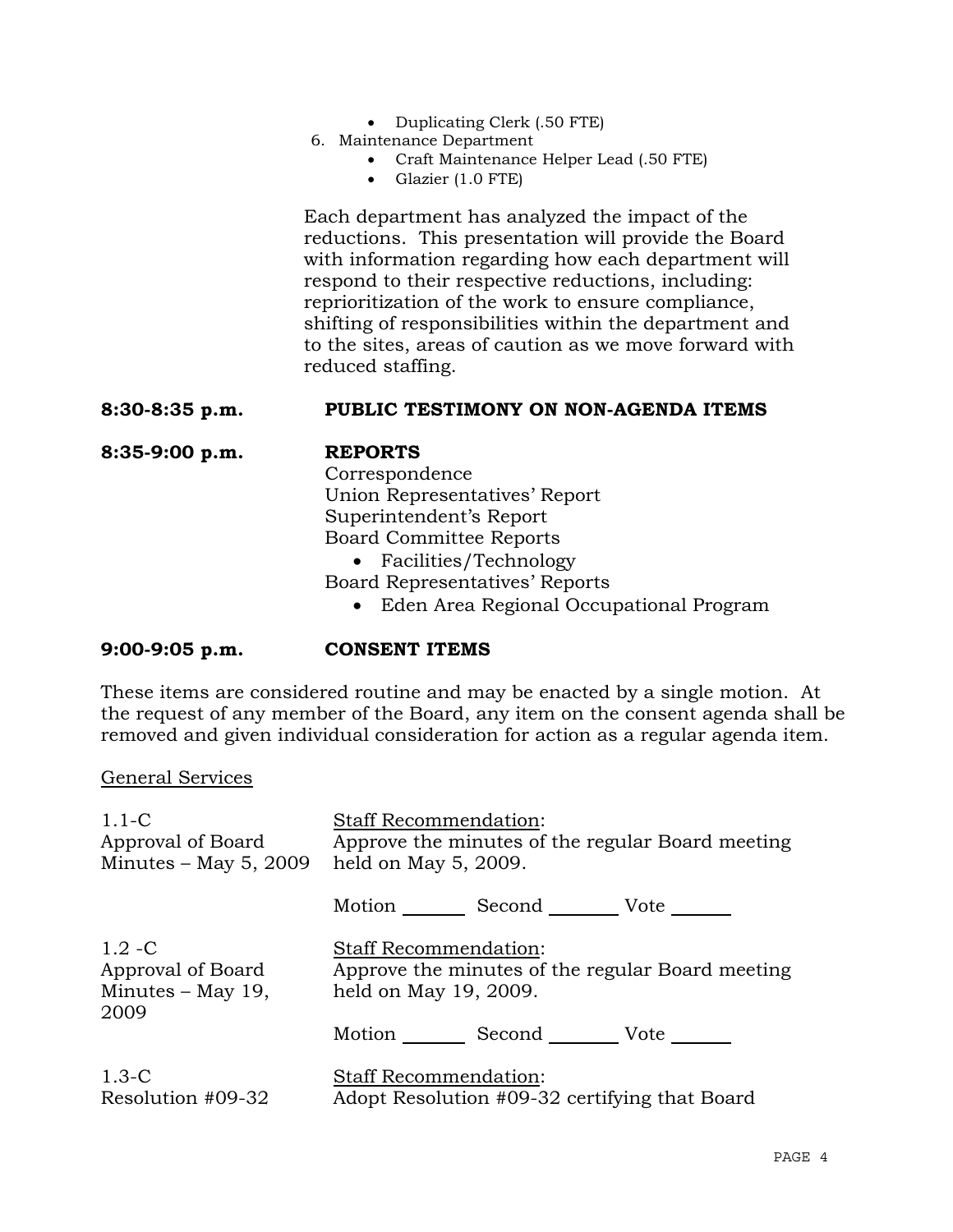| Board Compensation –<br>Pauline Cutter                                                                                               | member Pauline Cutter's absence from the May<br>19, 2009, regular public Board meeting was due<br>to hardship.                                                                                                             |                                                                                                                               |                                                    |
|--------------------------------------------------------------------------------------------------------------------------------------|----------------------------------------------------------------------------------------------------------------------------------------------------------------------------------------------------------------------------|-------------------------------------------------------------------------------------------------------------------------------|----------------------------------------------------|
|                                                                                                                                      |                                                                                                                                                                                                                            | Motion _________ Second __________ Vote _______                                                                               |                                                    |
| <b>Human Resources</b>                                                                                                               |                                                                                                                                                                                                                            |                                                                                                                               |                                                    |
| $2.1-C$<br>Acceptance of<br>Personnel Report                                                                                         | Staff Recommendation:<br>Accept Personnel Report as submitted.                                                                                                                                                             |                                                                                                                               |                                                    |
|                                                                                                                                      |                                                                                                                                                                                                                            | Motion _________ Second __________ Vote _______                                                                               |                                                    |
| <b>Educational Services</b>                                                                                                          |                                                                                                                                                                                                                            |                                                                                                                               |                                                    |
| $3.1-C$<br>Acceptance of<br>Donations                                                                                                | Staff Recommendation:<br>follows:                                                                                                                                                                                          |                                                                                                                               | Approve the acceptance of gifts to the District as |
|                                                                                                                                      | Roosevelt Elementary School<br>\$50 from Wells Fargo Foundation through<br>$\bullet$<br>their Educational Matching Gift Program<br>• \$250 for the general account from the City of<br>San Leandro's community empowerment |                                                                                                                               |                                                    |
|                                                                                                                                      | Gonzalez                                                                                                                                                                                                                   | <b>Washington Elementary School</b><br>10 boxes of poster roll paper from Angelica<br>their Educational Matching Gift Program | \$538 from Wells Fargo Foundation through          |
|                                                                                                                                      |                                                                                                                                                                                                                            | Motion _________ Second __________ Vote _______                                                                               |                                                    |
| $3.3-C$<br>Renewal of San<br>Leandro Adult School<br>Carl Perkins Career &<br><b>Technical Education</b><br><b>Grant Application</b> | Staff Recommendation:<br>Approve the renewal of the San Leandro Adult<br>School Carl Perkins Career & Technical Education<br>Grant Application for 2009-2010.                                                              |                                                                                                                               |                                                    |
|                                                                                                                                      |                                                                                                                                                                                                                            | Motion _________ Second __________ Vote _______                                                                               |                                                    |
|                                                                                                                                      |                                                                                                                                                                                                                            |                                                                                                                               |                                                    |

Business Operations

4.1-C Ratification of Payroll Staff Recommendation: Ratify May 2009 payroll in the amount of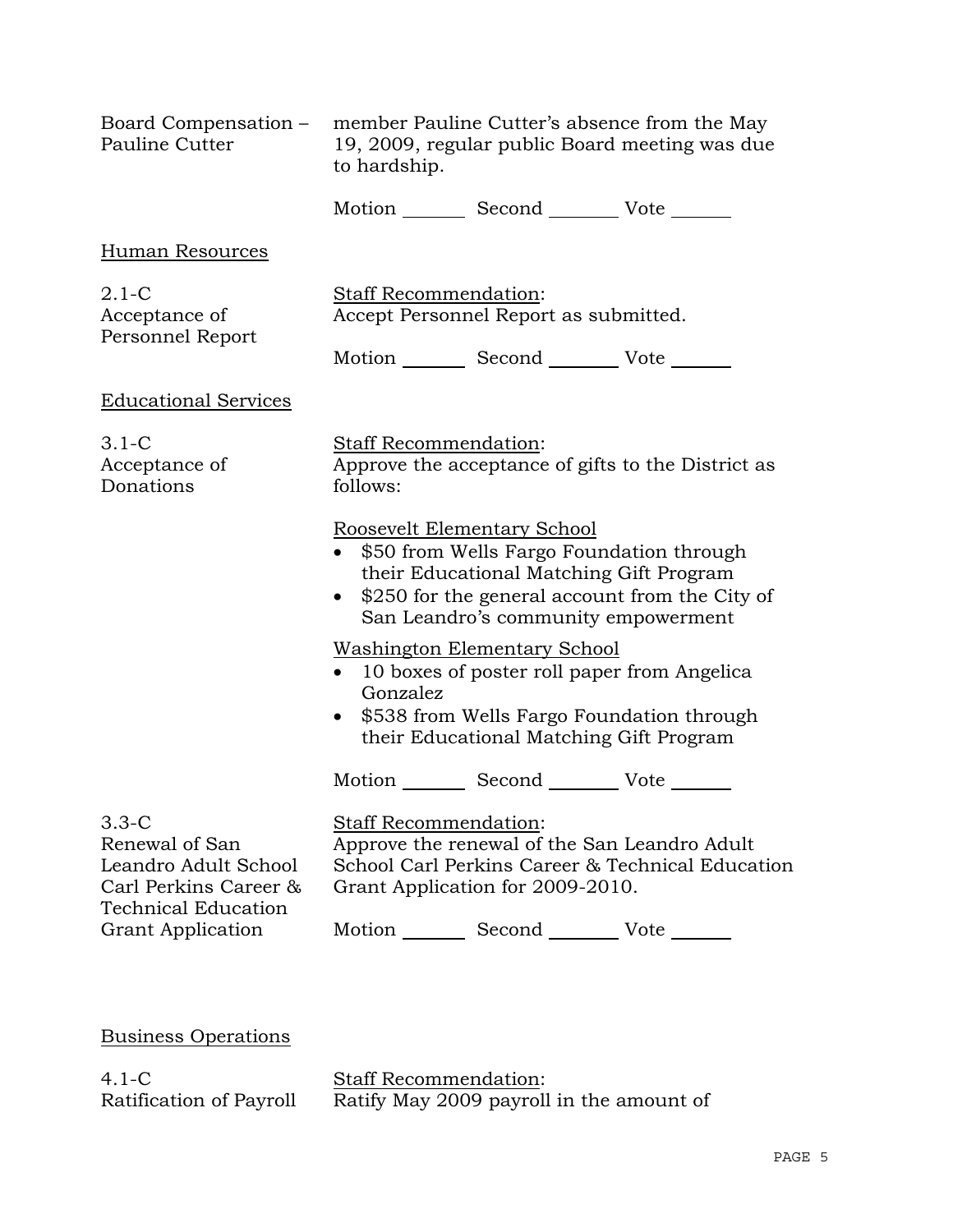Motion Second Vote

| $4.2 - C$<br>Approval of Bill<br>Warrants                                                                                                                                                                                                                                                         | <b>Staff Recommendation:</b><br>the amount of \$5,392,884.20. |                                                                                                                                                                                                                                | Approve Bill Warrants #88892193-88905481 in                                                            |
|---------------------------------------------------------------------------------------------------------------------------------------------------------------------------------------------------------------------------------------------------------------------------------------------------|---------------------------------------------------------------|--------------------------------------------------------------------------------------------------------------------------------------------------------------------------------------------------------------------------------|--------------------------------------------------------------------------------------------------------|
|                                                                                                                                                                                                                                                                                                   |                                                               | Motion Second Vote                                                                                                                                                                                                             |                                                                                                        |
| $4.3-C$<br>First Amended and<br><b>Restated Joint Exercise</b><br>of Powers Agreement<br>Creating the Alameda<br><b>County School</b>                                                                                                                                                             | Staff Recommendation:                                         | Group Joint Exercise of Powers agreement.                                                                                                                                                                                      | Approve the changes and authorize the signing of<br>a copy of the Alameda County Schools Insurance     |
| Insurance Group<br>(ACSIG)                                                                                                                                                                                                                                                                        |                                                               | Motion _________ Second __________ Vote _______                                                                                                                                                                                |                                                                                                        |
| Facilities & Construction                                                                                                                                                                                                                                                                         |                                                               |                                                                                                                                                                                                                                |                                                                                                        |
| $5.1 - C$<br>OC Jones & Sons, Inc.<br>Contract Change Order<br>#4 for the New District<br>Parking Lot                                                                                                                                                                                             | Staff Recommendation:                                         | Approve the OC Jones & Sons., Inc. contract<br>for the new District Parking Lot.                                                                                                                                               | Change Order #4 of \$43,780.52, a 2.8% increase,                                                       |
|                                                                                                                                                                                                                                                                                                   |                                                               | Motion Second Vote                                                                                                                                                                                                             |                                                                                                        |
| $5.2-C$<br>Amendment #5<br>Augmentation of Ninyo<br>& Moore Geotechnical<br><b>Engineering and Soils</b><br><b>Investigation Contract</b><br>to Provide Testing and<br>Special Inspection<br>Services for Addition<br>Test and Inspection<br>Needs at the 9 <sup>th</sup> Grade<br>Campus Project | <b>Staff Recommendation:</b>                                  | Approve Amendment #5 Augmentation the<br>amount of \$84,600 to the Ninyo & Moore<br>services for additional testing and inspection<br>needs at the 9th Grade Campus Project.<br>Motion _________ Second _________ Vote _______ | Geotechnical Engineering and Soils Investigation<br>contract to provide testing and special inspection |
|                                                                                                                                                                                                                                                                                                   |                                                               |                                                                                                                                                                                                                                |                                                                                                        |

**9:00-9:10 p.m. ACTION ITEMS** 

These items are presented for action at this time. Some may have been reviewed at a previous meeting.

## Human Resources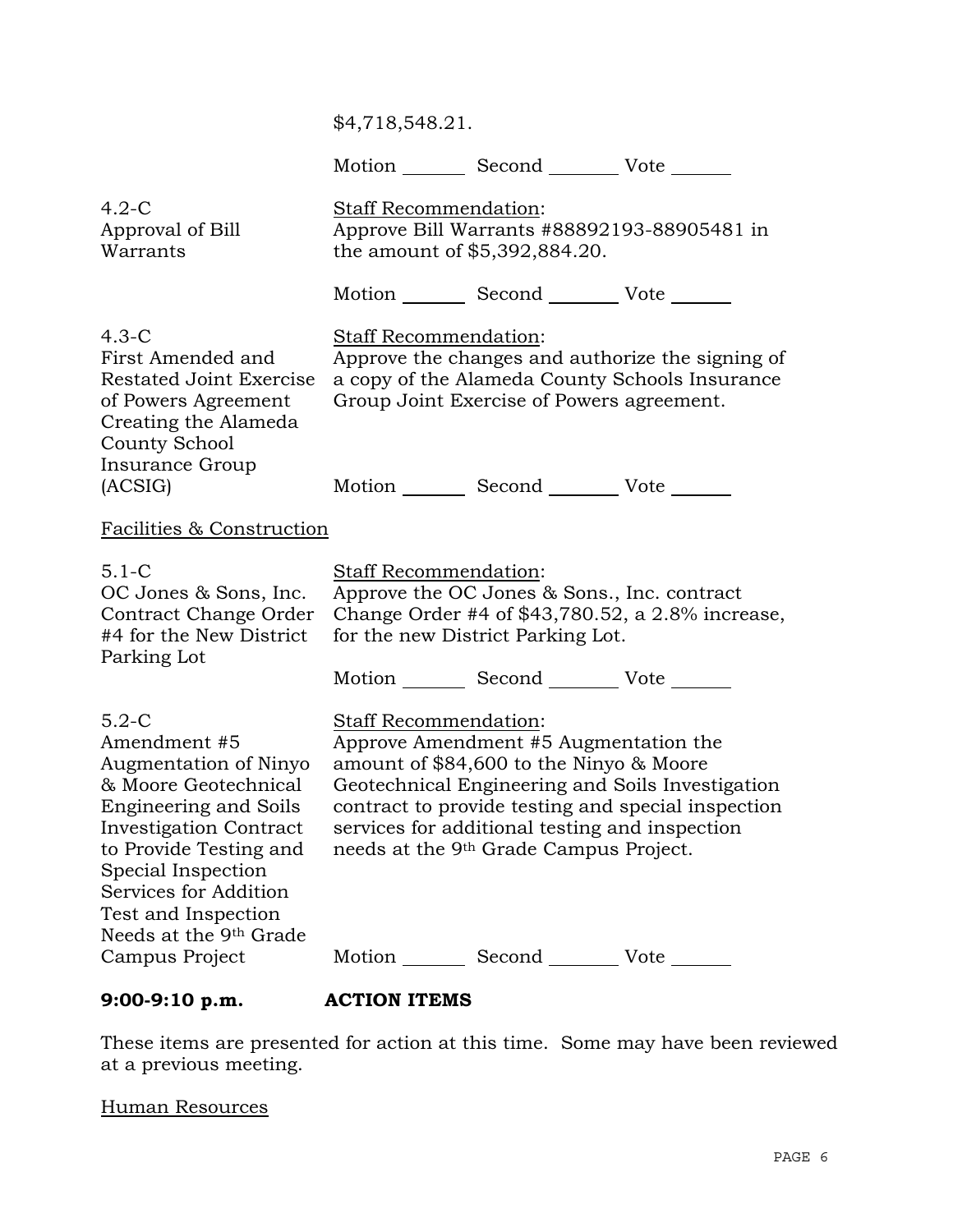| $2.1-A$                 | <b>Staff Recommendation:</b>                     |
|-------------------------|--------------------------------------------------|
| <b>Student Support</b>  | Approve the cost neutral Student Support         |
| <b>Services</b>         | Services Reconfiguration Action Plan by freezing |
| Reconfiguration Action  | .5 FTE in addition to 1.8 FTE reduction and      |
| Plan and Job            | upgrading three California School Employees      |
| Descriptions and        | Association (CSEA) positions.                    |
| Positions               | Motion _________ Second __________ Vote _______  |
| $2.2-A$                 | Staff Recommendation:                            |
| Resolution #09-33       | Adopt Resolution #09-33 Establishment of Four-   |
| Establishment of Four-  | Consecutive-Day Workweek for the period of July  |
| Consecutive-Day         | 6, 2009, through July 31, 2009.                  |
| Workweek for the        | Motion                                           |
| period of July 6, 2009, | Second                                           |
| through July 31, 2009   | Vote                                             |

## **9:10-9:20 p.m. CONFERENCE**

These items are submitted for advance planning and to assist the Board in establishing future agenda items. The Board may, however, take action on the following:

## Business Operations

| $4.1-CF$                                 | <b>Staff Recommendation:</b> |                                         |                                                                                                 |
|------------------------------------------|------------------------------|-----------------------------------------|-------------------------------------------------------------------------------------------------|
| Earmark the Reduction<br>of 50% of Board |                              |                                         | The Board will discuss and consider approving<br>earmarking previously reduced 50% of the Board |
| Stipend for Board<br>Training            |                              | stipends to be used for Board training. |                                                                                                 |
|                                          | Motion                       | Second                                  | Vote                                                                                            |

## **9:20-9:25 p.m. INFORMATION**

These items are intended to keep the Board informed on various District business matters which do not require action by the Board.

Business, Operations and Facilities

| $4.1-I$                | <b>Staff Recommendation:</b>                |
|------------------------|---------------------------------------------|
| Miscellaneous Receipts | Miscellaneous receipts in the amount of     |
|                        | $$17,063,028.71$ have been deposited in the |
|                        | Treasury of Alameda County.                 |